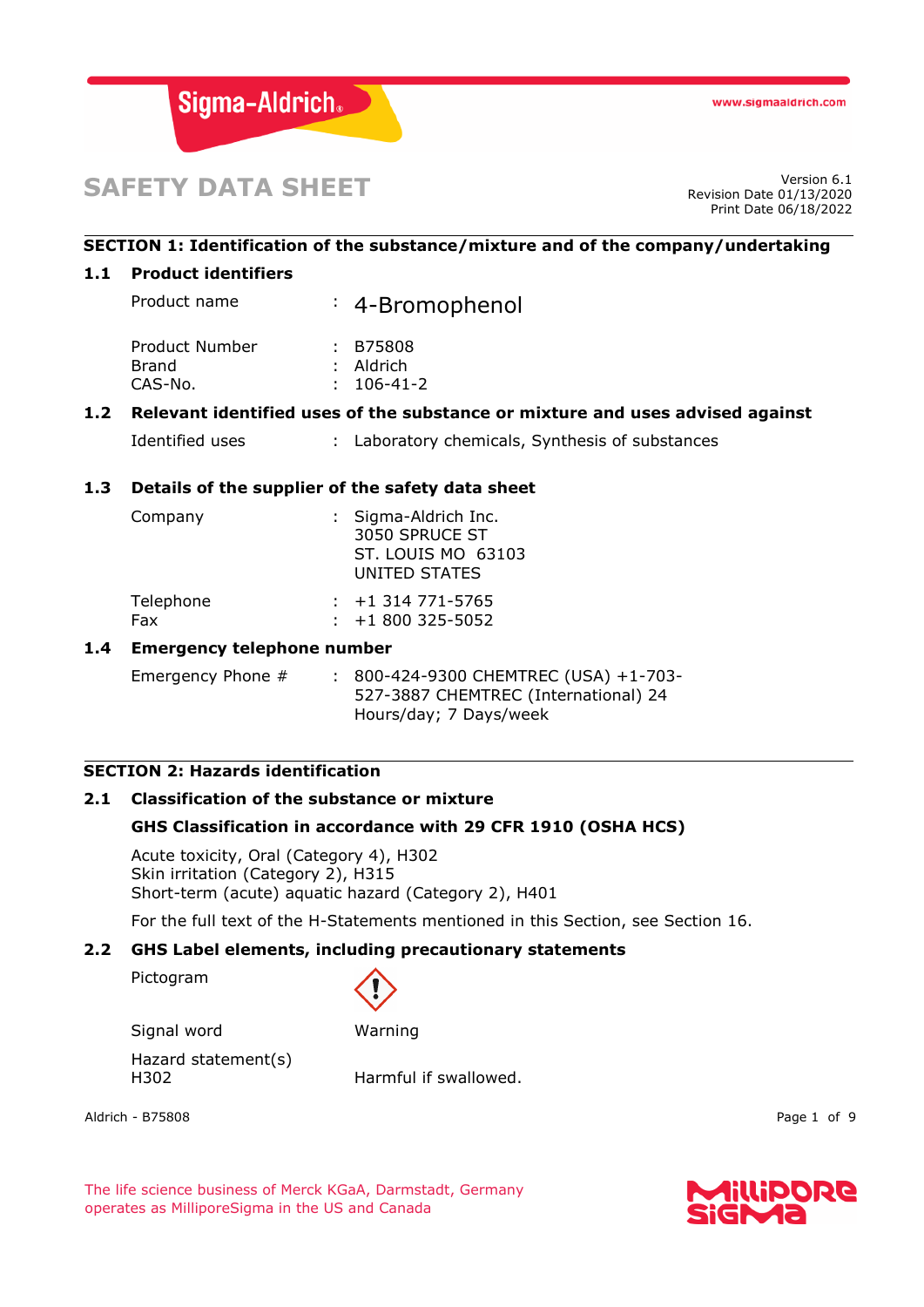| H315<br>H401               | Causes skin irritation.<br>Toxic to aquatic life.                             |
|----------------------------|-------------------------------------------------------------------------------|
| Precautionary statement(s) |                                                                               |
| P264                       | Wash skin thoroughly after handling.                                          |
| P270                       | Do not eat, drink or smoke when using this product.                           |
| P273                       | Avoid release to the environment.                                             |
| P <sub>280</sub>           | Wear protective gloves.                                                       |
| $P301 + P312 + P330$       | IF SWALLOWED: Call a POISON CENTER/doctor if you feel<br>unwell. Rinse mouth. |
| $P302 + P352$              | IF ON SKIN: Wash with plenty of soap and water.                               |
| $P332 + P313$              | If skin irritation occurs: Get medical advice/ attention.                     |
| P362                       | Take off contaminated clothing and wash before reuse.                         |
| P501                       | Dispose of contents/ container to an approved waste disposal<br>plant.        |

#### **2.3 Hazards not otherwise classified (HNOC) or not covered by GHS** - none

#### **SECTION 3: Composition/information on ingredients**

| 3.1 | <b>Substances</b><br>Formula          | $C_6H_5BrO$                                 |                                                                      |               |
|-----|---------------------------------------|---------------------------------------------|----------------------------------------------------------------------|---------------|
|     | Molecular weight<br>CAS-No.<br>EC-No. | 173.01 g/mol<br>$106 - 41 - 2$<br>203-394-4 |                                                                      |               |
|     | Component                             |                                             | Classification                                                       | Concentration |
|     | 4-Bromophenol                         |                                             |                                                                      |               |
|     |                                       |                                             | Acute Tox. 4; Skin Irrit. 2;<br>Aquatic Acute 2; H302,<br>H315, H401 | $\le$ = 100 % |

For the full text of the H-Statements mentioned in this Section, see Section 16.

## **SECTION 4: First aid measures**

#### **4.1 Description of first aid measures**

#### **General advice**

Consult a physician. Show this safety data sheet to the doctor in attendance.Move out of dangerous area.

#### **If inhaled**

If breathed in, move person into fresh air. If not breathing, give artificial respiration. Consult a physician.

#### **In case of skin contact**

Wash off with soap and plenty of water. Consult a physician.

#### **In case of eye contact**

Flush eyes with water as a precaution.

Aldrich - B75808 Page 2 of 9

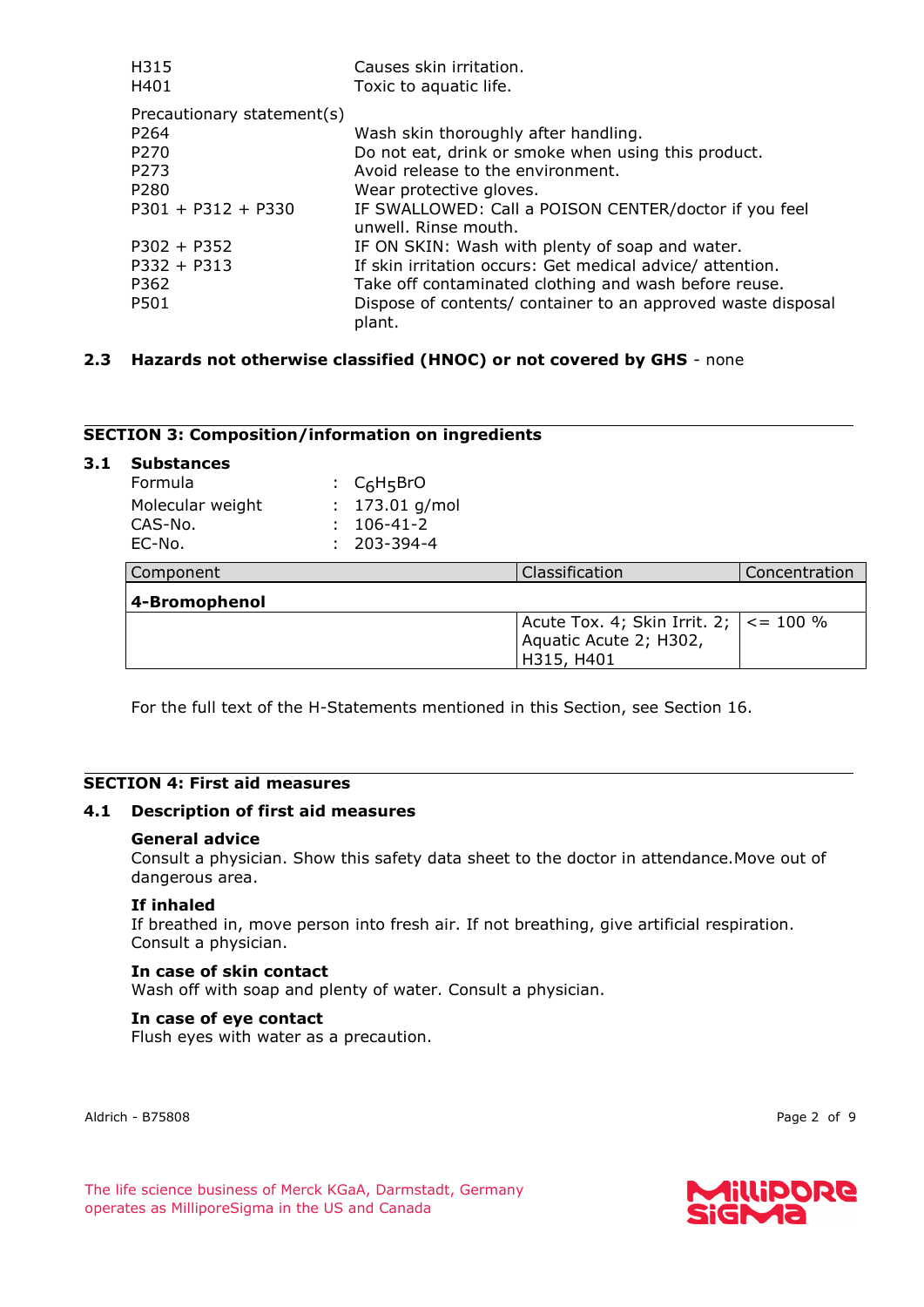## **If swallowed**

Never give anything by mouth to an unconscious person. Rinse mouth with water. Consult a physician.

- **4.2 Most important symptoms and effects, both acute and delayed** The most important known symptoms and effects are described in the labelling (see section 2.2) and/or in section 11
- **4.3 Indication of any immediate medical attention and special treatment needed** No data available

## **SECTION 5: Firefighting measures**

#### **5.1 Extinguishing media**

**Suitable extinguishing media** Use water spray, alcohol-resistant foam, dry chemical or carbon dioxide.

- **5.2 Special hazards arising from the substance or mixture** Carbon oxides, Hydrogen bromide gas
- **5.3 Advice for firefighters** Wear self-contained breathing apparatus for firefighting if necessary.
- **5.4 Further information** No data available

#### **SECTION 6: Accidental release measures**

- **6.1 Personal precautions, protective equipment and emergency procedures** Use personal protective equipment. Avoid dust formation. Avoid breathing vapours, mist or gas. Ensure adequate ventilation. Avoid breathing dust. For personal protection see section 8.
- **6.2 Environmental precautions** Prevent further leakage or spillage if safe to do so. Do not let product enter drains. Discharge into the environment must be avoided.
- **6.3 Methods and materials for containment and cleaning up** Pick up and arrange disposal without creating dust. Sweep up and shovel. Keep in suitable, closed containers for disposal.
- **6.4 Reference to other sections** For disposal see section 13.

#### **SECTION 7: Handling and storage**

#### **7.1 Precautions for safe handling**

Avoid contact with skin and eyes. Avoid formation of dust and aerosols.Further processing of solid materials may result in the formation of combustible dusts. The potential for combustible dust formation should be taken into consideration before additional processing occurs.

Provide appropriate exhaust ventilation at places where dust is formed. For precautions see section 2.2.

Aldrich - B75808 Page 3 of 9

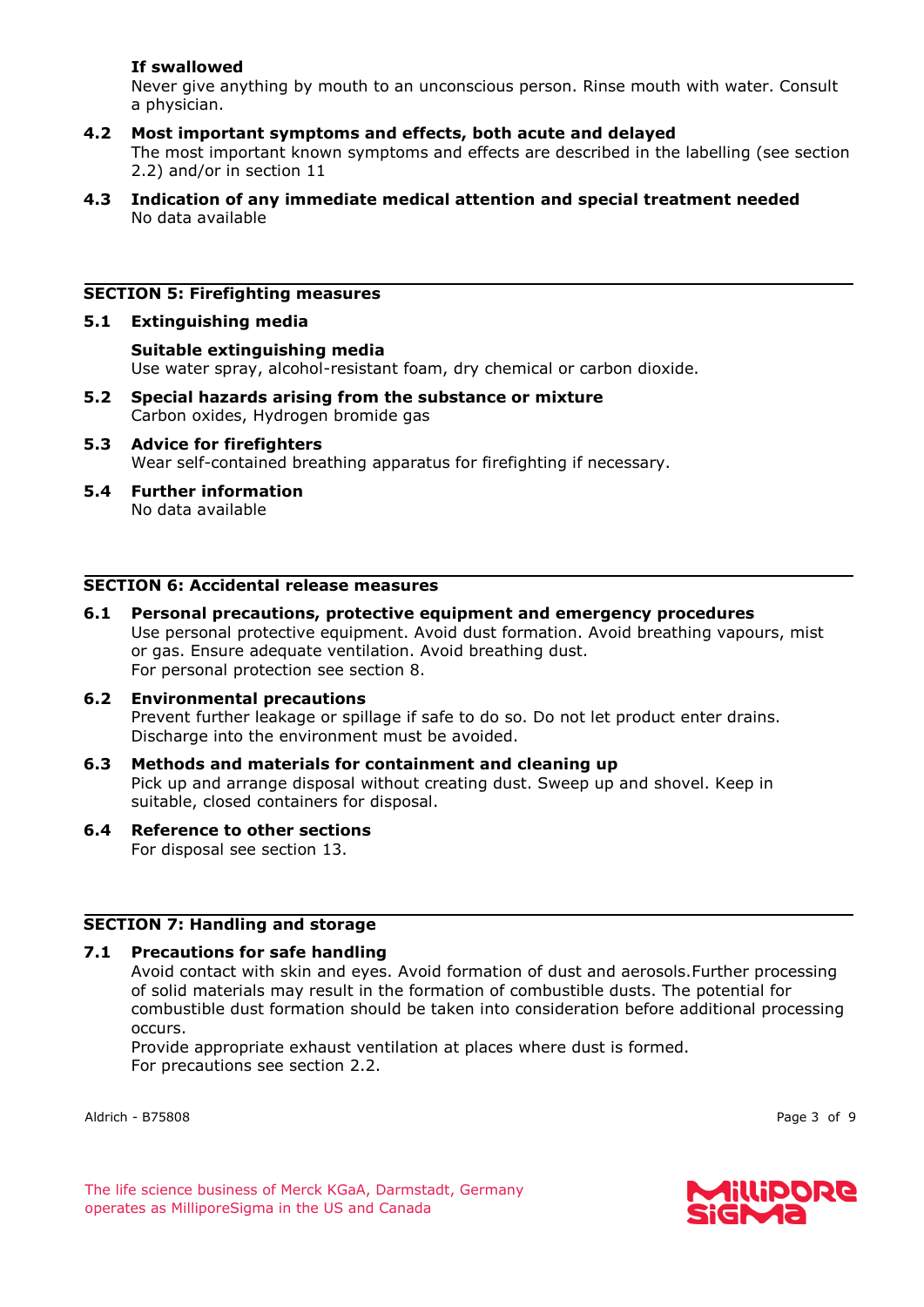## **7.2 Conditions for safe storage, including any incompatibilities**

Keep container tightly closed in a dry and well-ventilated place.

Light sensitive. Store under inert gas. Air sensitive. Storage class (TRGS 510): 11: Combustible Solids

### **7.3 Specific end use(s)**

Apart from the uses mentioned in section 1.2 no other specific uses are stipulated

#### **SECTION 8: Exposure controls/personal protection**

#### **8.1 Control parameters**

#### **Components with workplace control parameters** Contains no substances with occupational exposure limit values.

#### **8.2 Exposure controls**

#### **Appropriate engineering controls**

Handle in accordance with good industrial hygiene and safety practice. Wash hands before breaks and at the end of workday.

#### **Personal protective equipment**

#### **Eye/face protection**

Safety glasses with side-shields conforming to EN166 Use equipment for eye protection tested and approved under appropriate government standards such as NIOSH (US) or EN 166(EU).

#### **Skin protection**

Handle with gloves. Gloves must be inspected prior to use. Use proper glove removal technique (without touching glove's outer surface) to avoid skin contact with this product. Dispose of contaminated gloves after use in accordance with applicable laws and good laboratory practices. Wash and dry hands.

Full contact Material: Nitrile rubber Minimum layer thickness: 0.11 mm Break through time: 480 min Material tested:Dermatril® (KCL 740 / Aldrich Z677272, Size M)

Splash contact Material: Nitrile rubber Minimum layer thickness: 0.11 mm Break through time: 480 min Material tested:Dermatril® (KCL 740 / Aldrich Z677272, Size M)

data source: KCL GmbH, D-36124 Eichenzell, phone +49 (0)6659 87300, e-mail sales@kcl.de, test method: EN374

If used in solution, or mixed with other substances, and under conditions which differ from EN 374, contact the supplier of the CE approved gloves. This recommendation is advisory only and must be evaluated by an industrial hygienist and safety officer familiar with the specific situation of anticipated use by our customers. It should not be construed as offering an approval for any specific use scenario.

Aldrich - B75808 Page 4 of 9



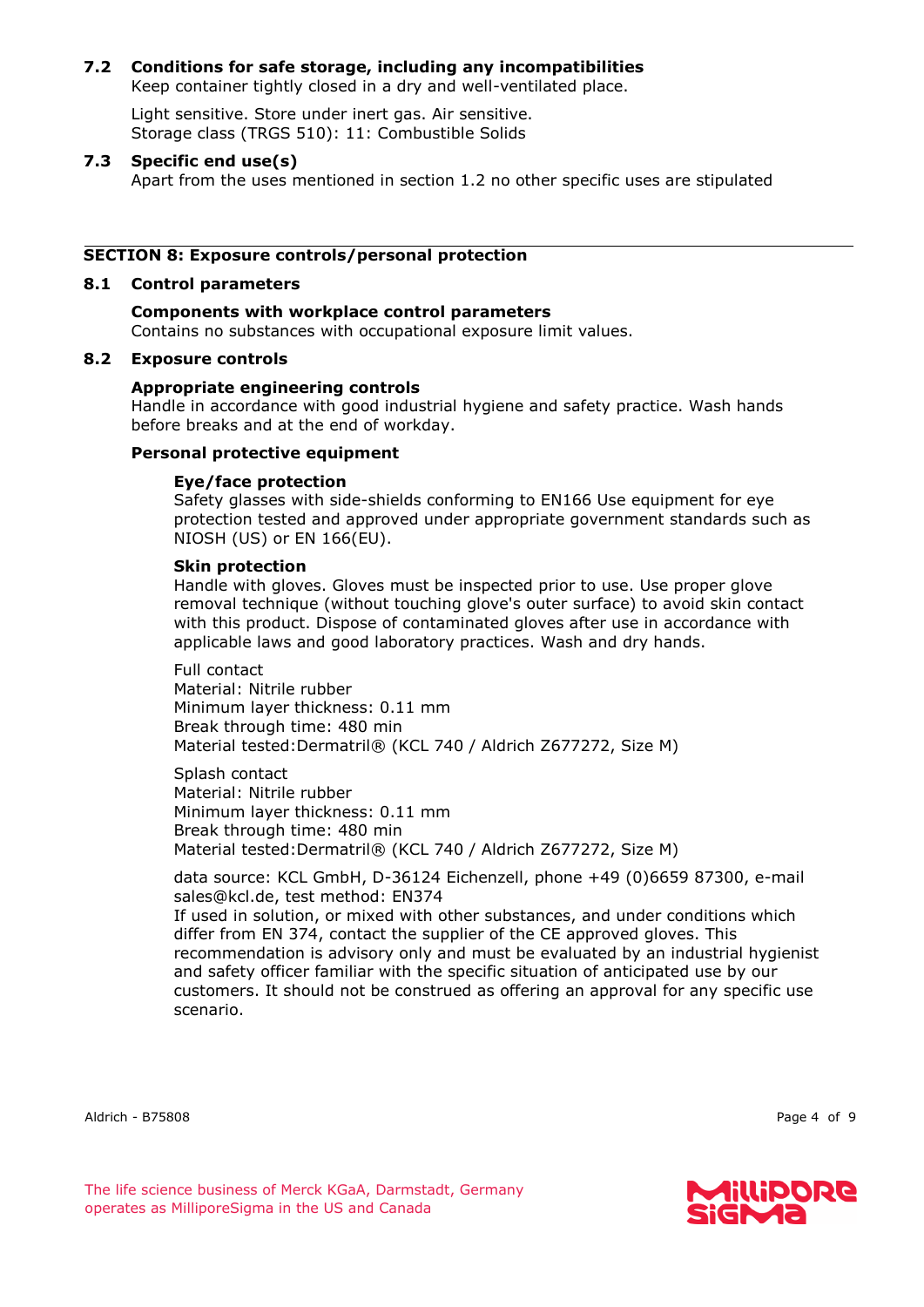## **Body Protection**

Complete suit protecting against chemicals, The type of protective equipment must be selected according to the concentration and amount of the dangerous substance at the specific workplace.

#### **Respiratory protection**

For nuisance exposures use type P95 (US) or type P1 (EU EN 143) particle respirator.For higher level protection use type OV/AG/P99 (US) or type ABEK-P2 (EU EN 143) respirator cartridges. Use respirators and components tested and approved under appropriate government standards such as NIOSH (US) or CEN (EU).

#### **Control of environmental exposure**

Prevent further leakage or spillage if safe to do so. Do not let product enter drains. Discharge into the environment must be avoided.

## **SECTION 9: Physical and chemical properties**

#### **9.1 Information on basic physical and chemical properties**

| a)           | Appearance                                         | Form: solid<br>Colour: light red               |
|--------------|----------------------------------------------------|------------------------------------------------|
| b)           | Odour                                              | No data available                              |
| c)           | <b>Odour Threshold</b>                             | No data available                              |
| d)           | pH                                                 | No data available                              |
| e)           | Melting<br>point/freezing point                    | Melting point/range: 61 - 64 °C (142 - 147 °F) |
| f)           | Initial boiling point<br>and boiling range         | 235 - 236 °C 455 - 457 °F                      |
| g)           | Flash point                                        | No data available                              |
| h)           | Evaporation rate                                   | No data available                              |
| i)           | Flammability (solid,<br>gas)                       | No data available                              |
| $\mathbf{j}$ | Upper/lower<br>flammability or<br>explosive limits | No data available                              |
| k)           | Vapour pressure                                    | No data available                              |
| $\vert$ )    | Vapour density                                     | No data available                              |
| m)           | Relative density                                   | No data available                              |
| n)           | Water solubility                                   | No data available                              |
| o)           | Partition coefficient:<br>n-octanol/water          | log Pow: 2.59                                  |
| p)           | Auto-ignition<br>temperature                       | No data available                              |
| q)           | Decomposition<br>temperature                       | No data available                              |
| r)           | Viscosity                                          | No data available                              |
| s)           | <b>Explosive properties</b>                        | No data available                              |
|              |                                                    |                                                |

Aldrich - B75808 Page 5 of 9

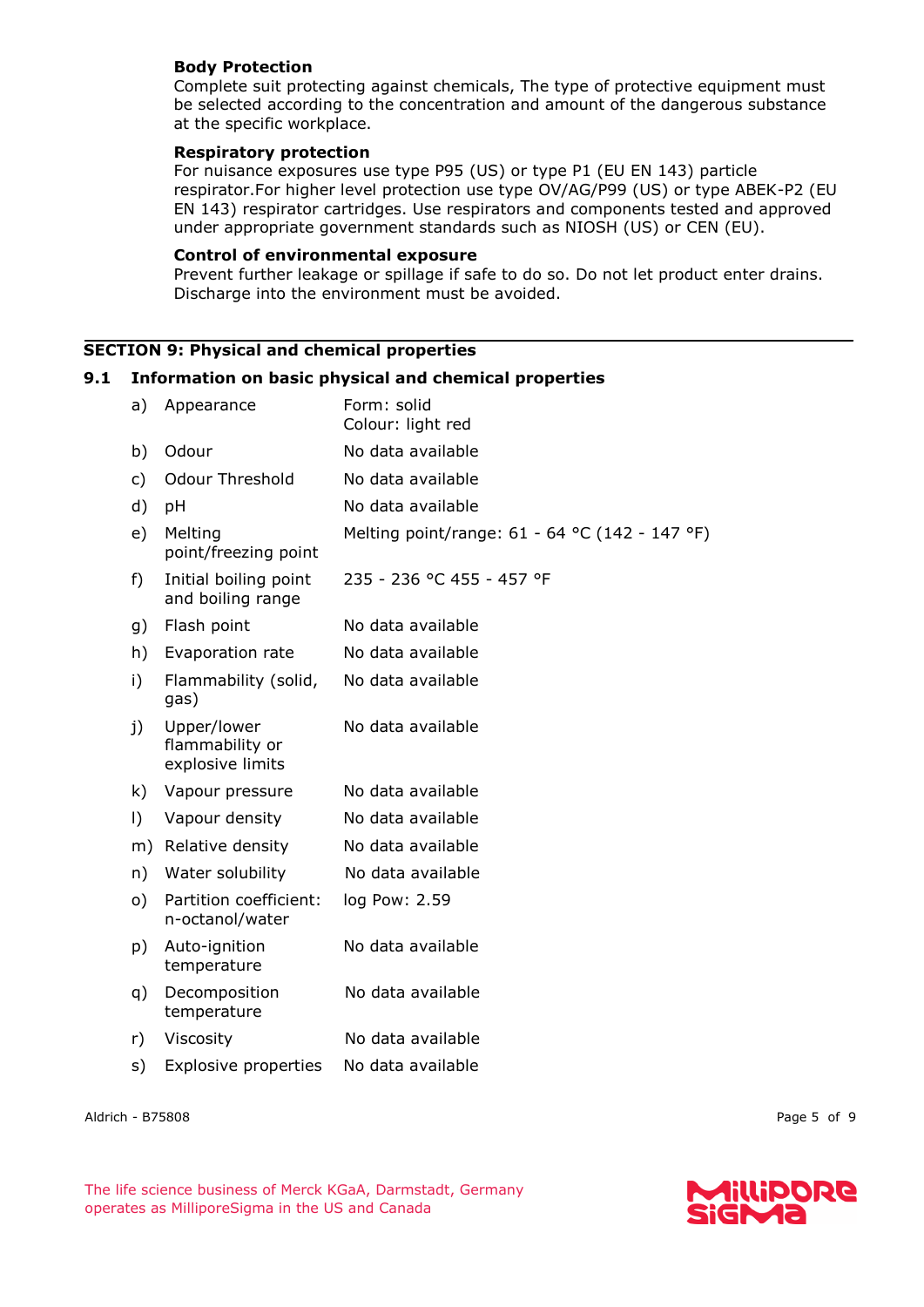- t) Oxidizing properties No data available
- **9.2 Other safety information** No data available

#### **10.1 Reactivity**

No data available

- **10.2 Chemical stability** Stable under recommended storage conditions.
- **10.3 Possibility of hazardous reactions** No data available
- **10.4 Conditions to avoid** No data available
- **10.5 Incompatible materials** Oxidizing agents

#### **10.6 Hazardous decomposition products**

Hazardous decomposition products formed under fire conditions. - Carbon oxides, Hydrogen bromide gas Other decomposition products - No data available In the event of fire: see section 5

#### **SECTION 11: Toxicological information**

#### **11.1 Information on toxicological effects**

#### **Acute toxicity**

LD50 Oral - Mouse - 523 mg/kg Inhalation: No data available Dermal: No data available No data available

#### **Skin corrosion/irritation**

No data available

#### **Serious eye damage/eye irritation** No data available

## **Respiratory or skin sensitisation**

No data available

#### **Germ cell mutagenicity** No data available

#### **Carcinogenicity**

- IARC: No component of this product present at levels greater than or equal to 0.1% is identified as probable, possible or confirmed human carcinogen by IARC.
- NTP: No component of this product present at levels greater than or equal to 0.1% is identified as a known or anticipated carcinogen by NTP.
- OSHA: No component of this product present at levels greater than or equal to 0.1% is

Aldrich - B75808 Page 6 of 9

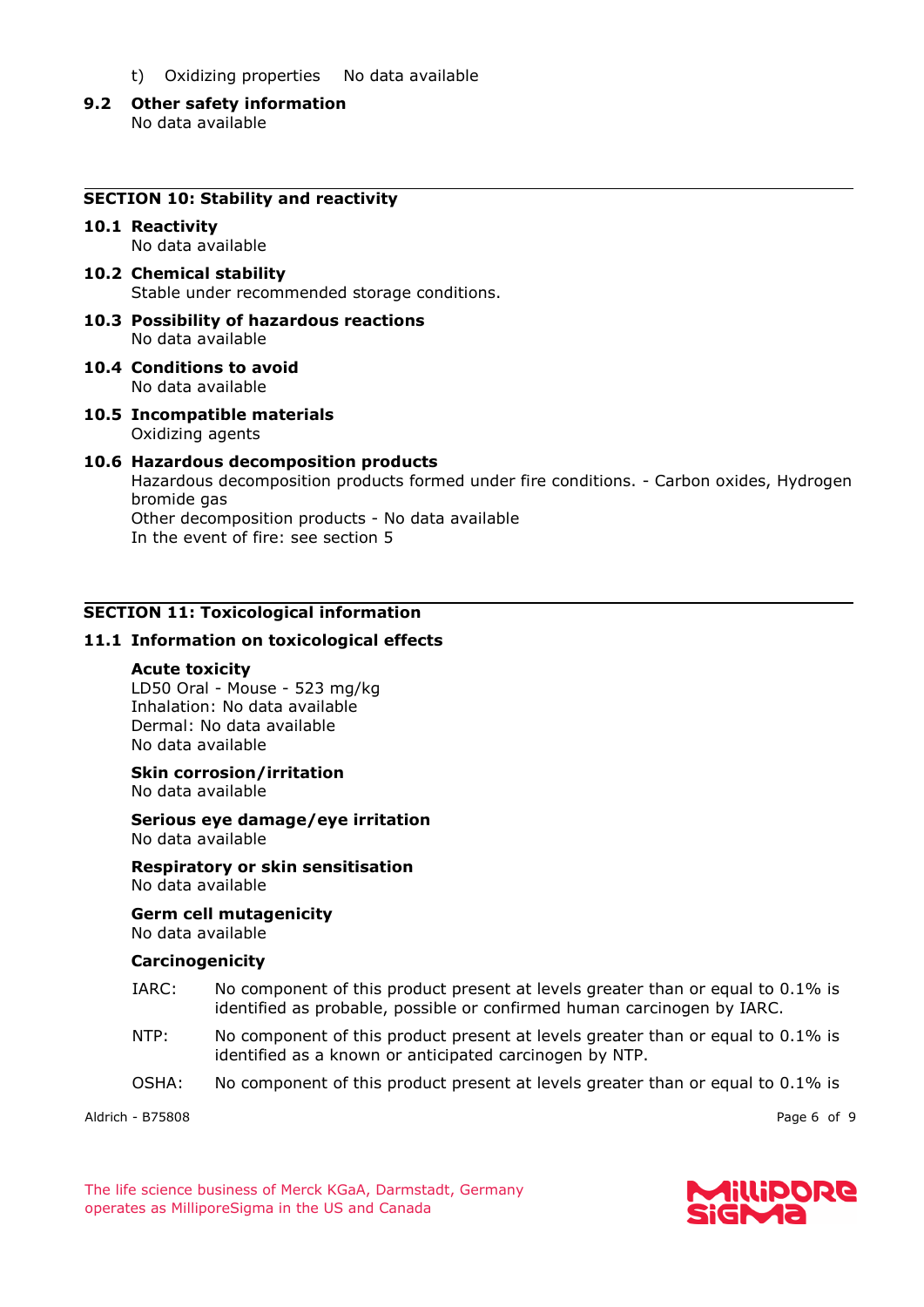on OSHA's list of regulated carcinogens.

#### **Reproductive toxicity**

No data available No data available

**Specific target organ toxicity - single exposure** No data available

**Specific target organ toxicity - repeated exposure** No data available

## **Aspiration hazard**

No data available

## **Additional Information**

RTECS: SJ7960000

To the best of our knowledge, the chemical, physical, and toxicological properties have not been thoroughly investigated.

## **SECTION 12: Ecological information**

## **12.1 Toxicity**

No data available

Toxicity to daphnia and other aquatic invertebrates EC50 - Daphnia magna (Water flea) - 5.95 mg/l - 48 h

#### **12.2 Persistence and degradability** No data available

#### **12.3 Bioaccumulative potential** No data available

#### **12.4 Mobility in soil** No data available

#### **12.5 Results of PBT and vPvB assessment**

PBT/vPvB assessment not available as chemical safety assessment not required/not conducted

## **12.6 Other adverse effects**

An environmental hazard cannot be excluded in the event of unprofessional handling or disposal. Toxic to aquatic life.

No data available

## **SECTION 13: Disposal considerations**

#### **13.1 Waste treatment methods**

#### **Product**

Contact a licensed professional waste disposal service to dispose of this material. Offer surplus and non-recyclable solutions to a licensed disposal company.

Aldrich - B75808 Page 7 of 9

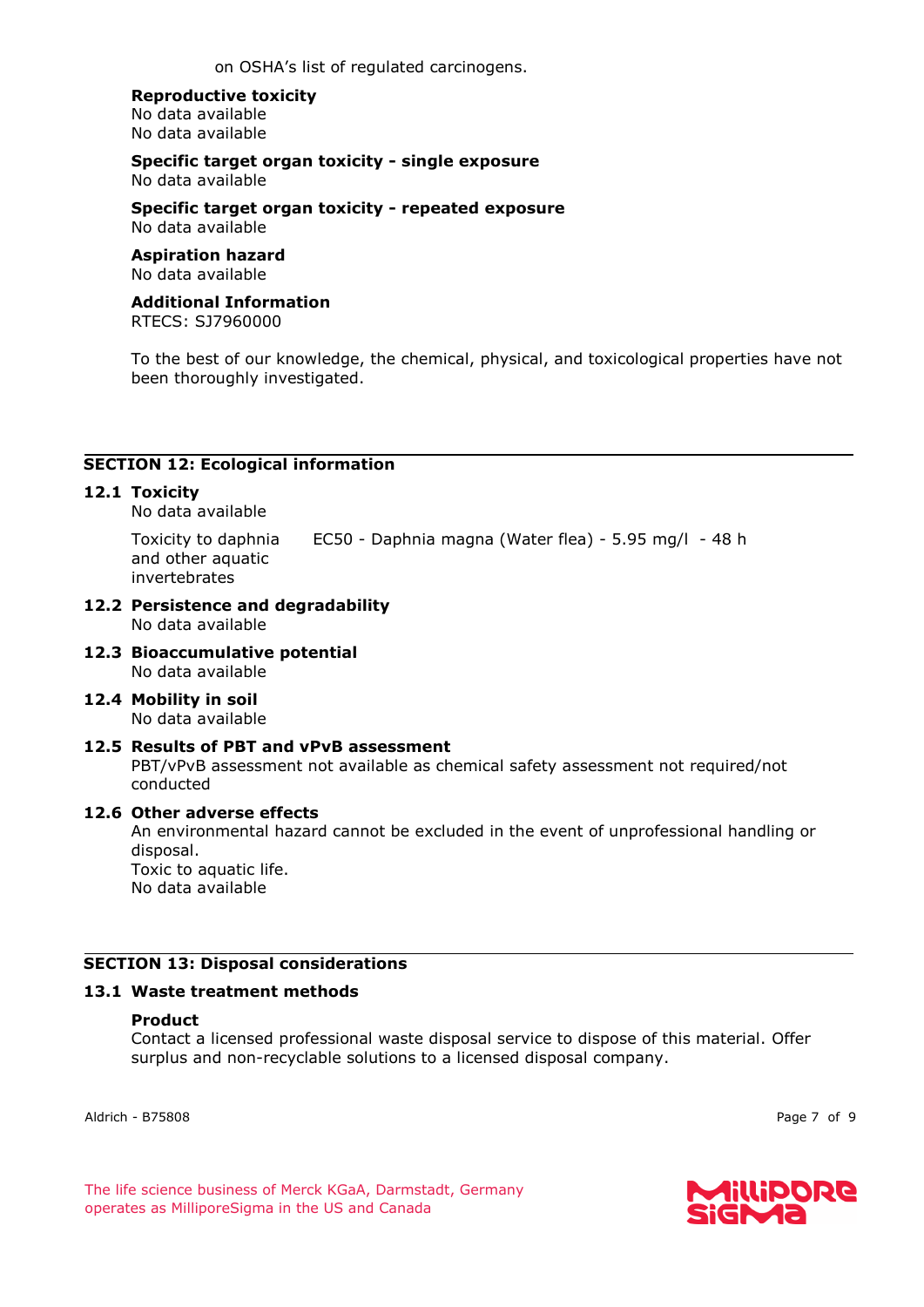Dispose of as unused product.

#### **SECTION 14: Transport information**

#### **DOT (US)**

Not dangerous goods

## **IMDG**

Not dangerous goods

#### **IATA**

Not dangerous goods

#### **SECTION 15: Regulatory information**

#### **SARA 302 Components**

No chemicals in this material are subject to the reporting requirements of SARA Title III, Section 302.

## **SARA 313 Components**

This material does not contain any chemical components with known CAS numbers that exceed the threshold (De Minimis) reporting levels established by SARA Title III, Section 313.

#### **SARA 311/312 Hazards**

Acute Health Hazard

#### **Massachusetts Right To Know Components**

No components are subject to the Massachusetts Right to Know Act.

## **Pennsylvania Right To Know Components**

4-Bromophenol CAS-No.

106-41-2

Revision Date

## **SECTION 16: Other information**

## **Further information**

Copyright 2020 Sigma-Aldrich Co. LLC. License granted to make unlimited paper copies for internal use only.

The above information is believed to be correct but does not purport to be all inclusive and shall be used only as a guide. The information in this document is based on the present state of our knowledge and is applicable to the product with regard to appropriate safety precautions. It does not represent any guarantee of the properties of the product. Sigma-Aldrich Corporation and its Affiliates shall not be held liable for any damage resulting from handling or from contact with the above product. See www.sigma-aldrich.com and/or the reverse side of invoice or packing slip for additional terms and conditions of sale.

Aldrich - B75808 Page 8 of 9